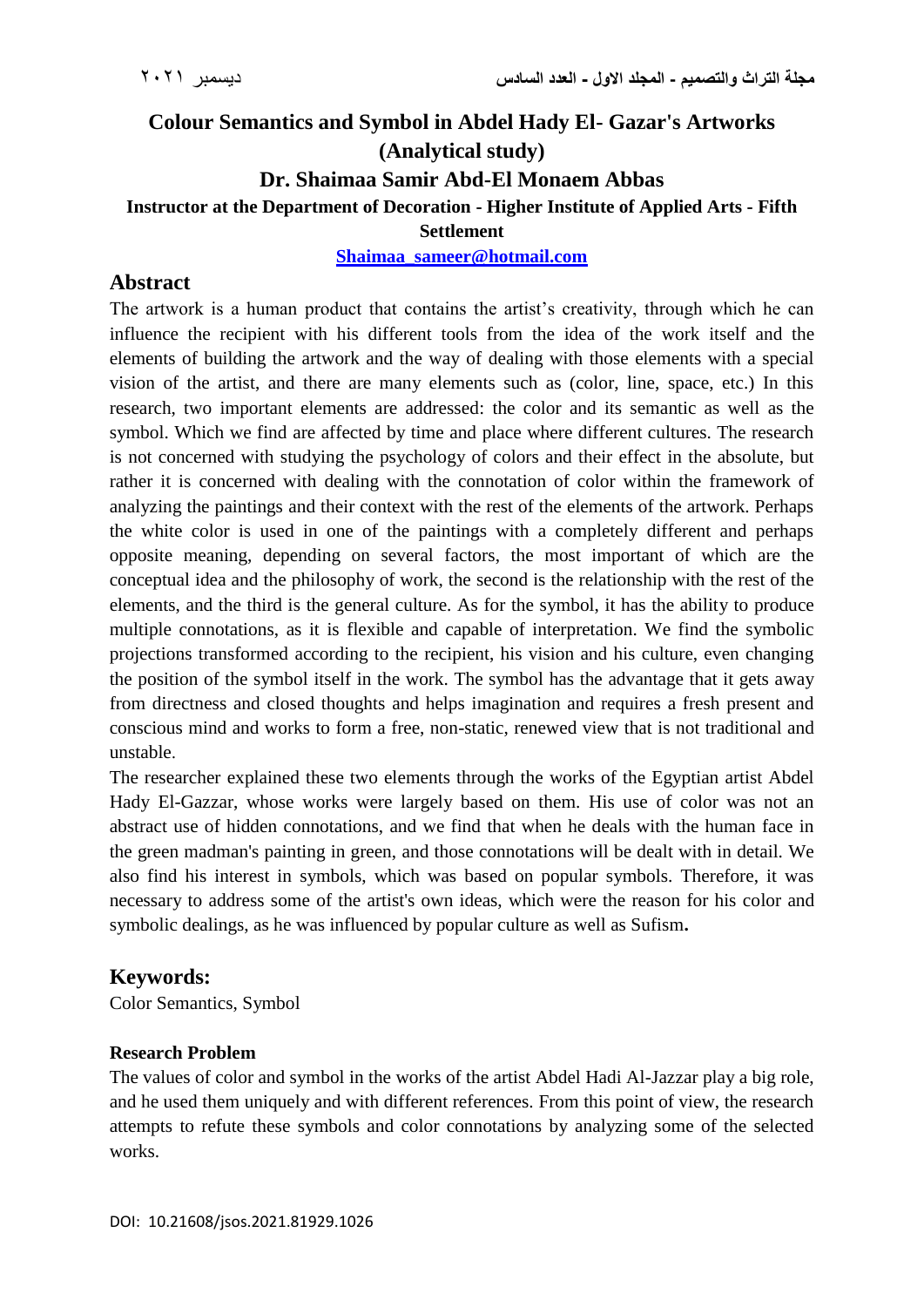### **Research Importance**

1- Emphasizing the importance of deriving new meanings and concepts in artistic works with significance.

2- The impact of the surrounding environment (Sufi thought and popular beliefs) on the works of Abdul Hadi Al-Jazzar.

3- Shedding light on the works of the artist Abdel Hadi Al-Jazzar in a more focused way on the connotations of color and symbol.

4- The importance of signification (color and symbolism) and its impact on the structure of the artwork.

#### **Research Aims**

1- Access to an analysis based on the significance of the symbol and the color of some of the paintings of the artist Abdel Hadi Al-Jazzar.

2- Focusing on the Sufi approach and popular belief in the artist's work and its impact on the connotation of color and symbol.

### **Research Methodology**

Descriptive and analytical approach

### **Search Limits**

Timeliness: A study of the works of the artist Abdel Hadi Al-Jazzar in the period (1946- 1966).

Location: in the Arab Republic of Egypt.

## **Abdul Hadi Al-Jazzar And His Philosophy**

Artist Abdel Hadi El-Gazzar was formed from a combination of surrounding influences and events. Al-Jazzar was born in the Al-Qabbary neighborhood in Alexandria in 1925, and in his teenage years his father moved to work in Al-Azhar in Cairo. They settled in the Sayeda Zeinab neighborhood, and from here came the influence of neighborhoods and popular customs in weddings, birthdays and zar parties, so that he painted a painting called "The Lady's Courts", He noticed the simple people who come to visit the righteous saints of God, carrying amulets, veils and talismans. El-Gazzar joined the Higher School of Fine Arts in 1944 and participated in the artistic movement since 1946 through the contemporary Egyptian art group, which he found expressing it with its principles and ideas. He was appointed as a teaching assistant after graduating in 1950 and completed some studies in Italy and became an assistant professor of art in 1963.

#### **Folk heritage and its impact on the works of Abdul Hadi Al-Jazzar**

In his works, Al-Jazzar dealt with the popular environment surrounding him, interacting with his society, and trying to show the deep psychological factor and the truth underlying the human being. He dealt with various topics that were prevalent in this era by simple people. It is worth noting that this treatment was also present in literature, as Naguib Mahfouz addressed his (trilogy) and recounted social life at the time, for the butcher used to narrate in his own way the conditions of the simple people who gathered at birthdays and other occasions and made their own customs and traditions at that time.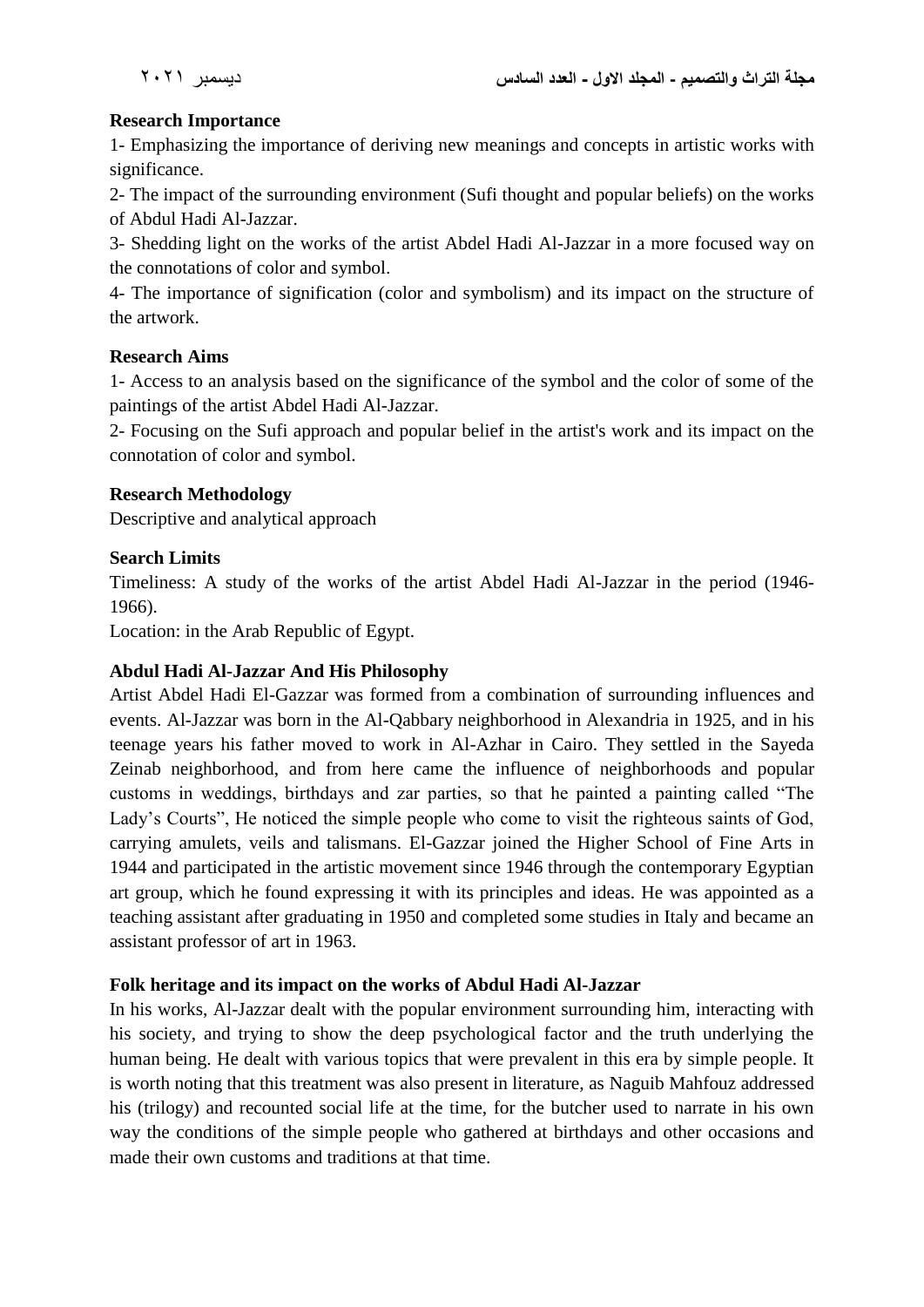



#### **Sufism and its impact on the works of Abd al-Hadi al-Jazzar**

Al-Jazzar had a religious upbringing, as his father was a cleric and a professor at Al-Azhar, and the artist's life and residency in the Sayeda Zainab neighborhood made him more connected to the male forums. Therefore, the mystical sense appeared in his paintings, but in a deep, contemplative look. He says in his talk about Sufism, "The Sufis in the past denied access to facts through the mind and the senses, but only by inspiration - as for modern Sufism led by Henri Bergson, it recognizes that the mind and the senses can reach the facts, or some of them, besides inspiration, they do not deny inspiration



**Preparing the Souls - 1953 AD - Chinese ink on paper - 55 x 40 cm - Ahmed El-Deeb Collection.**



**Sitt Al Banat - Sold to Mahmoud Said in 1951 AD - Shiny ink on paper - 50 x 38 cm - Museum of Arts in Alexandria.**



**fortune-telling - 1959 AD oil on celotex - 36 x 26 cm - Naguib Sawiris Collection.**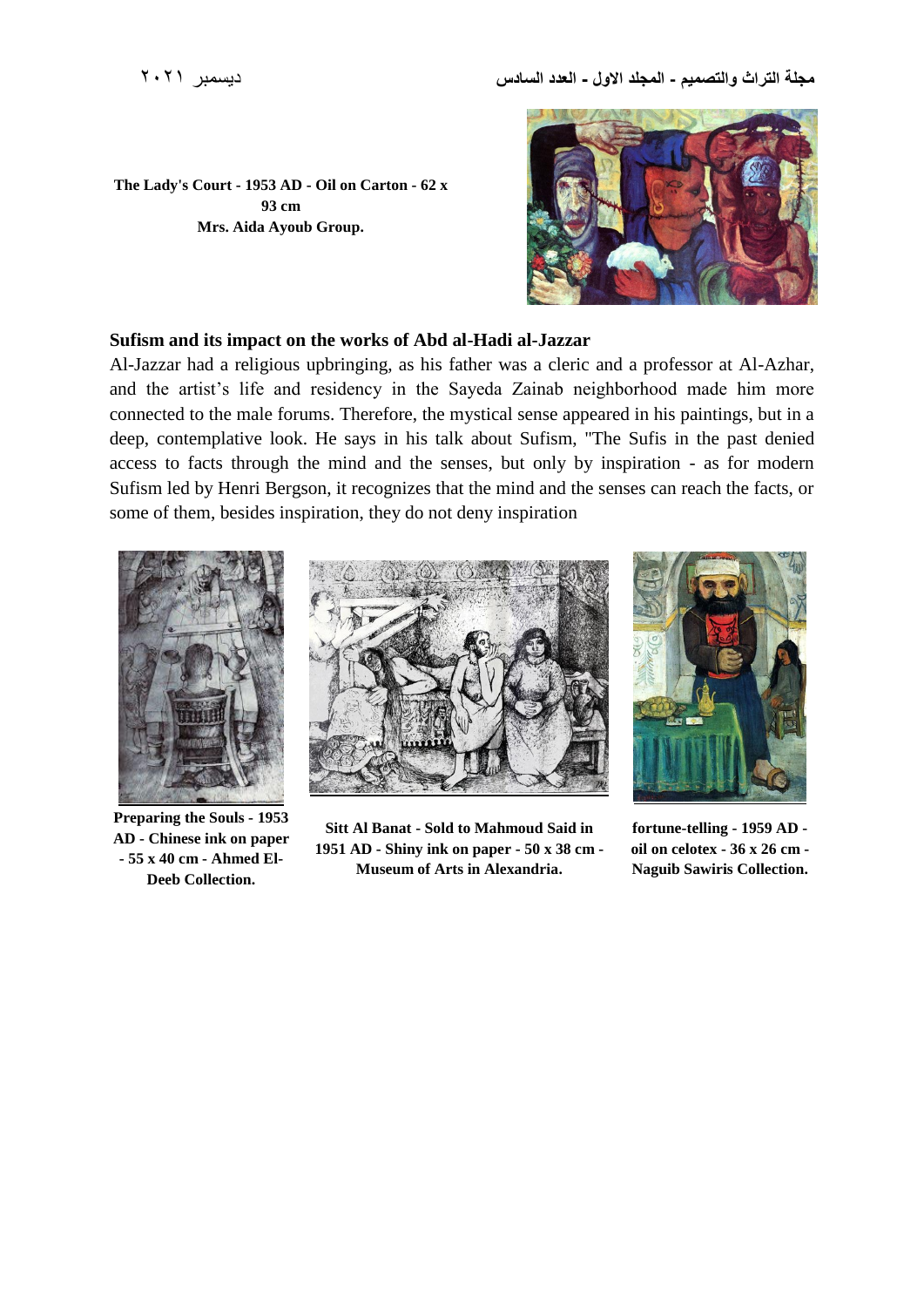#### **The role of color in the work of the artist Abdel Hadi Al-Jazzar**

Speaking about his colors, the butcher says: "I have no favorite colors in the different stages of production, but there are colors that differ according to the situation to be expressed, and this means that the colors are like the elements in the picture, and just as the relationship between these complementary elements to each other is a psychological relationship, so are the colors, Every color within a space, or every color that takes the form of an element, is complementary to the meaning of the element in itself, and complements the sum of the colors and elements in the image. He makes the objective aspect overcome or the



**70 سم- xالمجنون االخضر- 1951م- زيت على كرتون- 63 مجموعة نجيب ساويرس.**

subjective aspect overcome, but it is a mixture of the two (Al-Hindi 2010 AD), which is what Al-Butcher believed in in his paintings. He used color with a subjective philosophy that merges with his objectivity in the artwork, and he dealt with color with a special psychology that the researcher sees as closer to the mystical thought, where Its religious themes.Colors such as green, red and blue prevailed, which are the most common in popular society, as the green color has a religious character and some consider it a symbol of heaven, and the red color is a symbol of revolution and social movement.The butcher used the color not in itself, but rather In its relations with other colors. There is also a contrast between red and blue in the family palette; The woman behind her is a red area, while the man behind him is the same area in a pale blue color, and each of that color space has its significance, as we will discuss in detail in the analysis of the family painting.

#### **The symbol for the artist Abdel Hadi Al-Jazzar**

In the talk of the butcher to the French radio, he explained his various stages in a prudent manner. And speaking of the symbol and ambiguity in his works, he said:

The ambiguity in my production contains analysis during these works - because popular life is that mold in which I empty myself to take that new form... When I live in popular life among its folds and turn its pages, and think with its thoughts, the self is like the evidence that it stores The corresponding angles, and a kind of filtering and then merging with the subconscious mind takes place until that new image is formed in its symbolic dress that resembles mystery. As for the ambiguity in popular life itself, it is something in fact that does not exist, because every period or every symbol or every belief in life Popularity must have a reason for its existence, and it must have its origins that can be found, and at that time, that ambiguity must be for those who do not know the secrets of popular life.